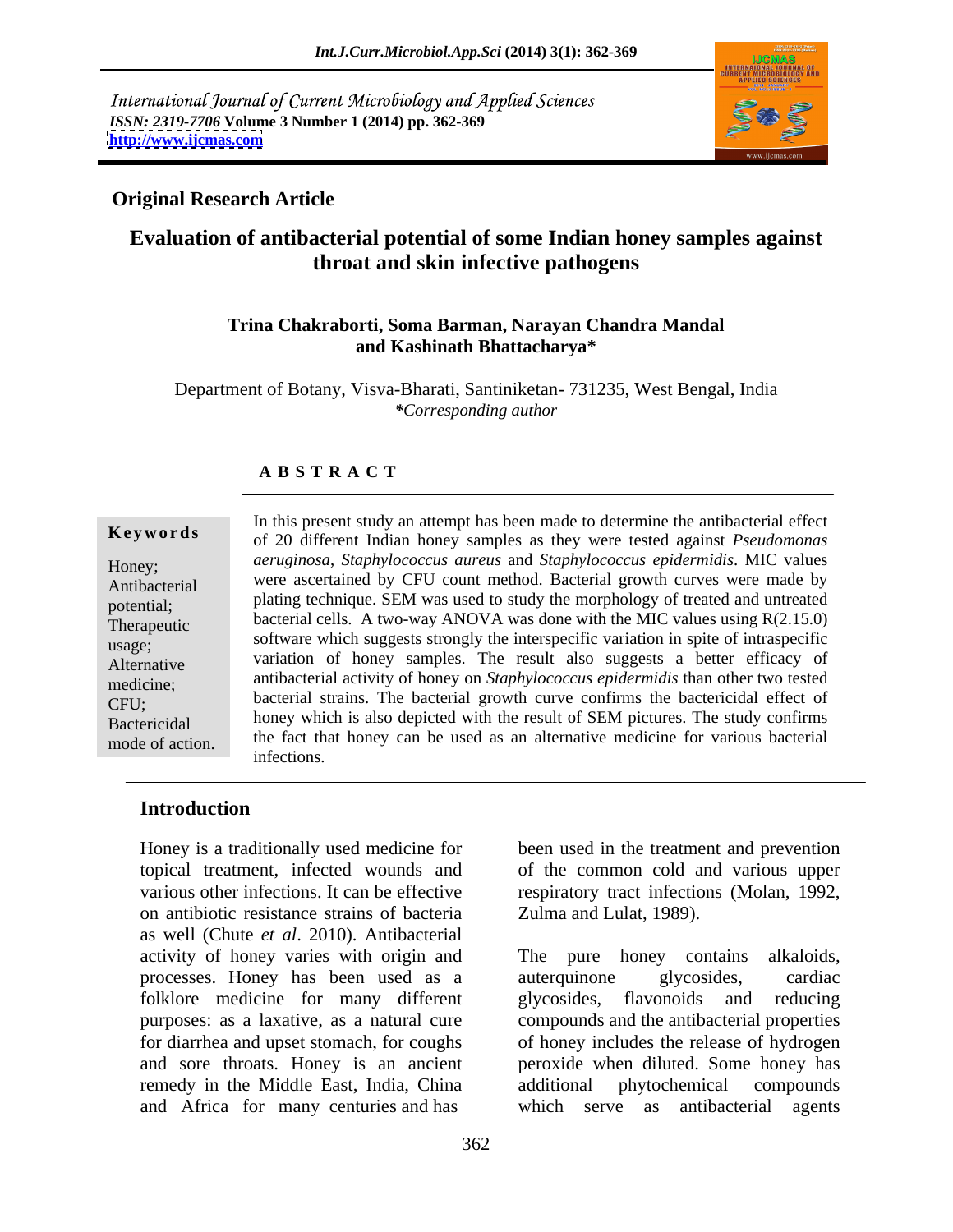(Dumronglert, 1983). The antibacterial property of honey is also due to osmotic effect of its high sugar content that is made such as 20, 40, 60 and 80%  $(w/v)$ sufficient to inhibit the microbial growth<br>(Dumronglert, 1983). Nutrients and (Dumronglert, 1983). Nutrients and secondary metabolites such as flavonoids, Test organisms ascorbic acid, tocopherol, phenolics and many enzymes have been found in honey Pure cultures of *Staphylococcus aureus* in small amounts which have known MTCC 96, *Staphylococcus epidermidis* antioxidant activity (Frankel *et al*. 1998). It is reported that proliferation of peripheral blood B-lymphocytes and T-study and were procured from Microbial lymphocytes in cell culture is stimulated Type Culture Collection and Gene Bank, by honey at concentration as low as  $0.1\%$ . IM Tech., Chandigarh, India and were In addition the acidic pH (between pH 3-<br>maintained in nutrient agar medium with pH 4) may assist in bacteria destroying action (Cavanagh, 1970, Mandal and Mandal, 2011). In recent investigations it **Determination of MIC** has been claimed to be used in multi-drugresistant microbial pathogens. Different dilutions of each honey sample Subrahmaniyam in 1993 reported that it were tested against the selected bacterial can also be effective as a good preserving strains by CFU count method in nutrient medium for skin-grafting broth to study their minimum inhibitory

Indiscriminate usage of antibiotics has led diluted serially and plated on nutrient agar to the emergence of drug resistance strains plates. The petri plates were incubated at for many diseases. Resistance to 37°C temperature for 24h. Each antimicrobial therapy is now more concentration of honey was tested in prevalent among *Pseudomonas* spp. triplicates and the mean values of CFU (Cooper *et al*., 2002). In the present study counts were taken. The activity of an attempt has been made to evaluate the oxytetracyclin was measured for positive antibacterial activity of twenty different honey samples from different parts of India, against common throat and skin pathogens like, *Pseudomonas aeruginosa*, *Staphylococcus aureus* and

A total of 20 honey samples were collected from 10 different states of India (Table 1) in sterile container and stored in

room temperature  $(26^{\circ} \pm 2^{\circ} \text{ C})$  for the test. Different dilutions of honey samples were made such as 20, 40, 60 and 80%  $(w/v)$ with sterile distilled water for the study.

## **Test organisms**

MTCC 3068 and *Pseudomonas aeruginosa* MTCC 741 were used in the IM Tech., Chandigarh, India and were maintained in nutrient agar medium with regular transfer.

### **Determination of MIC**

(Subrahmaniyam, 1993). concentration (MIC). Bacteria were treated in honey samples for overnight (10h), then 37ºC temperature for 24h. Each control.

## **Bacterial growth curve**

*Staphylococcus epidermidis*. 741(Gram negative) and *Staphylococcus*  **Materials and Methods** were selected for the test of bacterial **Collection of honey samples** action of honey on these bacteria. Platings *Pseudomonas aeruginosa* MTCC *epidermidis* MTCC 3068 (Gram positive) growth curve to ascertain the mode of were done in every 2h intervals for 32h in triplicates and kept for incubation at 37ºC for 24h.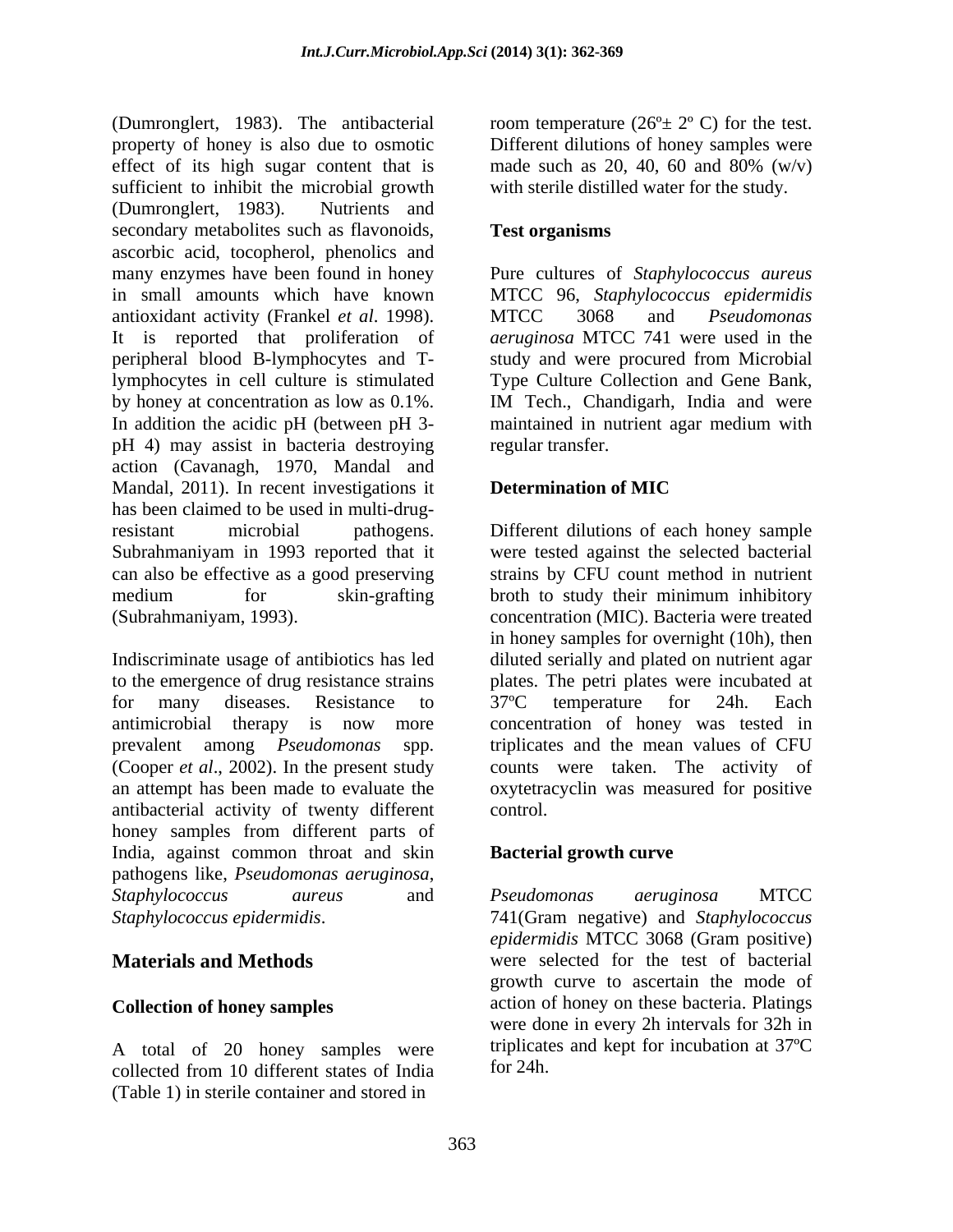centrifugation at 10,000×g for 10 minutes. normal saline and prefixed with a mixture of 3% glutaraldehyde and 5% DMSO in acetate buffer, pH 5.0. The pellets were grade. The cells were then spread on a positive control (Table 1). For mounted on a stub with double slide Staphylococcus epidermidis MTCC 3068, adhesive tape and silver dag and coated the MIC value ranges between 30-60%

A two-way ANOVA was performed with *Staphylococcus aureus*, and for the MIC values of the honey samples Staphylococcus epidermidis it was 40%

Different dilutions of twenty different values are observed (50%) for both honey samples were tested against the *Pseudomonas aeruginosa* and honey samples were tested against the common throat pathogen *Pseudomonas* 

**Preparation for SEM study** *aeruginosa* MTCC 741and against two Scanning electron microscopy (SEM) was *aureus* MTCC 96 and *Staphylococcus*  used to study the morphology of bacterial *epidermidis* MTCC 3068 and the results cells. The specimens were prepared as are presented in the table (Table1). follows: Cells were harvested by Numbers of bacterial colonies at different Bacterial pellets were washed thrice with values of the honey samples against the 0.05 M acetate buffer, pH 5.0, for 30 min, declining trend at further higher cells were then harvested by centrifugation concentration of honey sample occurred at 10,000×g for 10 min and the pellets (Fig. 1 & 2), was considered as MIC of were washed thrice with 0.1 M sodium that honey sample. Increase in treatment then post-fixed with osmium tetraoxide count further. This was well depicted solution for 30 min. Cells were collected during the study of mode of action (Fig. 4 by centrifugation at 10,000×g for 10 min & 5). The studied MIC values (Fig. 3) for and were dehydrated with a series of ethyl *Pseudomonas aeruginosa* MTCC 741 alcohol starting with 30% via 40, 50, 60, were varied from 50 to 60% (w/v) among 70, 80, 85, 90 and 95% and finally with the selected 20 honey samples with a value 100% with 10 min of dehydration in each of 0.01 mg/ml of oxitetracycline as clear glass slide (1 sq.cm.). The slide was *Staphylococcusaureus* MTCC 96 and slowly with a very thin (2-5 nm) layer of and 25-40% (w/v) respectively and the gold in a sputtering unit prior to positive control of oxytetracycline is 0.02 examination under scanning electron and 0.018 mg/ml respectively (Table 1, microscope (Philips, Model PSEM-500, Fig.3). Honey samples showed a better Holland) following the method of Sarem- inhibitory effect for *Staphylococcus*  Damerdji *et al*. (Sarem- damerdji *et al*. 1995). Honey sample from Joka (H2) showed a **Statistical analysis** bacterial strains which was 60% for both against these selected bacterial strains which suggest lower efficacy than other using  $R(2.15.0)$  software. honey samples (Table 1). In most of the **Results and Discussion H10, H11, H12, H13, H14, H15, H16,** skin pathogens viz., *Staphylococcus*  dilutions were counted to find out the MIC bacterium. The dilution, at which a drastic decrease of CFU followed by almost declining trend at further higher that honey sample. Increase in treatment hours with honey sample reduced CFU positive control (Table 1). For *Staphylococcus epidermidis* MTCC 3068, the MIC value ranges between 30-60% *epidermidis* than the other two strains. low range of MIC values for all the three bacterial strains which was 60% for both *Pseudomonas aeruginosa* and *Staphylococcus aureus*, and for *Staphylococcus epidermidis* it was 40% samples like H1, H3, H4, H5, H6, H7, H9, H17, H18 and H20, the similar MIC values are observed ( 50%) for both *Pseudomonas aeruginosa* and *Staphylococcus aureus*, whereas it is 30%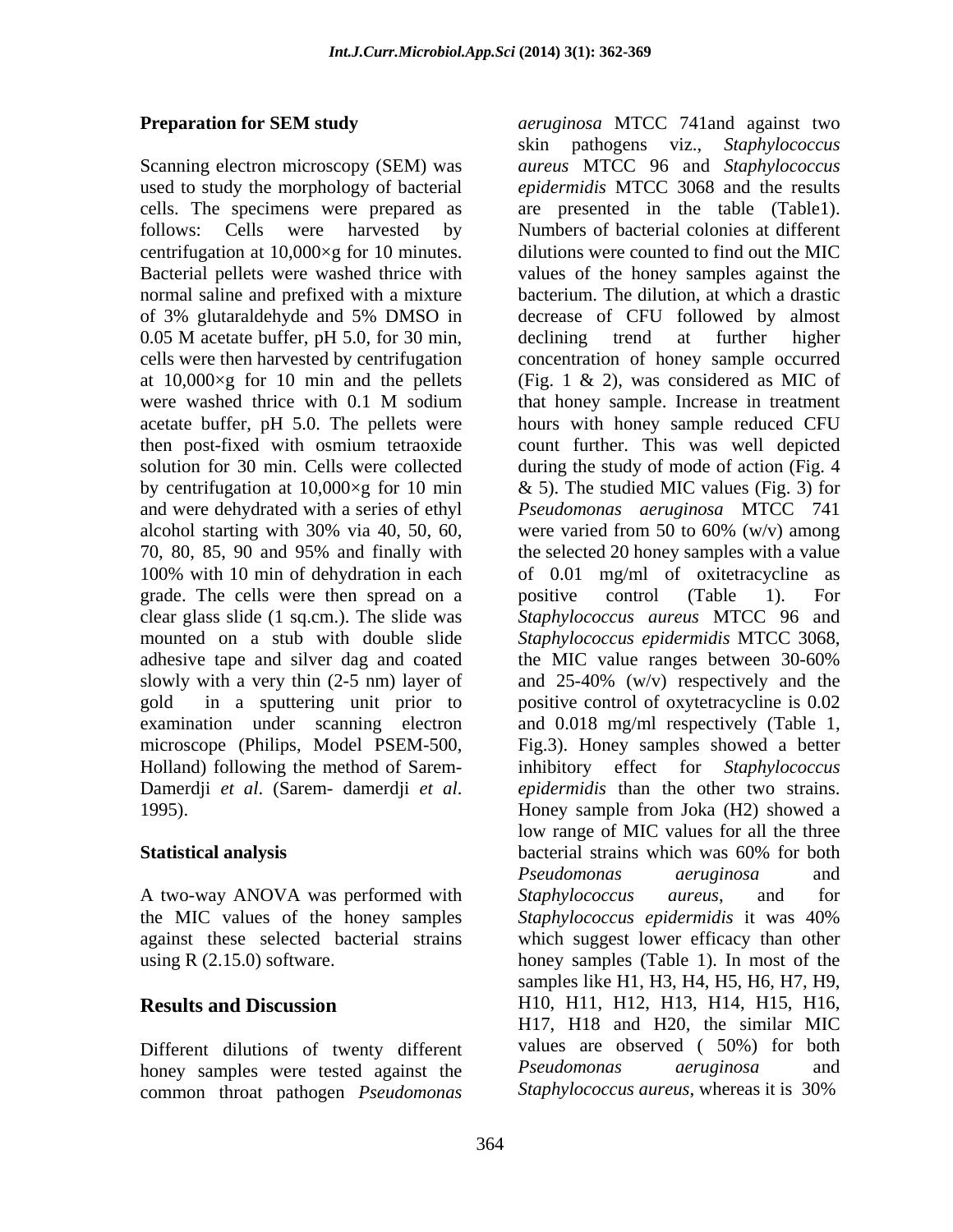| <b>Honey</b>    | <b>Place of collection</b>        |             | <b>MIC</b> values (mg/ml) |                       |
|-----------------|-----------------------------------|-------------|---------------------------|-----------------------|
| <b>Sample</b>   | (State)                           | Pseudomonas | <b>Staphylococcus</b>     | <b>Staphylococcus</b> |
|                 |                                   | aeruginosa  | <i>aureus</i>             | epidermidis           |
| H1              | Bardhaman (West Bengal)           | $50(40-60)$ | $50(40-60)$               | $30(20-40)$           |
| H2              | Joka (West Bengal)                | 60          | 60                        | 40                    |
| H <sub>3</sub>  | Moipith (West Bengal)             | $50(40-60)$ | $50(40-60)$               | $30(20-40)$           |
| H <sub>4</sub>  | Majhdia (West Bengal)             | $50(40-60)$ | $50(40-60)$               | $30(20-40)$           |
| H <sub>5</sub>  | <b>Bishnupur</b> (West Bengal)    | $50(40-60)$ | $50(40-60)$               | $25(20-40)$           |
| H <sub>6</sub>  | KSH I (Jammu & Kashmir)           | $50(40-60)$ | $50(40-60)$               | $25(20-40)$           |
| H7              | KSH II (Jammu &                   | $50(40-60)$ | $50(40-60)$               | $25(20-40)$           |
|                 | Kashmir)                          |             |                           |                       |
| H <sub>8</sub>  | Keonjhor (Orissa)                 | $50(40-60)$ | $30(20-40)$               | $30(20-40)$           |
| H9              | Shimlipal (Orissa)                | $50(40-60)$ | $50(40-60)$               | $30(20-40)$           |
| H10             | Solan (Himachal Pradesh)          | $50(40-60)$ | $50(40-60)$               | 25                    |
| H11             | Sundarnagar (Himachal<br>Pradesh) | $50(40-60)$ | $50(40-60)$               | $30(20-40)$           |
| H12             | Bisalgarh (Tripura)               | $50(40-60)$ | $50(40-60)$               | $30(20-40)$           |
| H13             | Belonia (Tripura)                 | $50(40-60)$ | $50(40-60)$               | $30(20-40)$           |
| H14             | Mujaffarpur (Bihar)               | $50(40-60)$ | $50(40-60)$               | $30(20-40)$           |
| H15             | Panchmari (Madhya<br>Pradesh)     | $50(40-60)$ | $50(40-60)$               | 25                    |
| H16             | Kanha (Madhya Pradesh)            | $50(40-60)$ | $50(40-60)$               | $30(20-40)$           |
| H17             | Kurg (Karnataka)                  | $50(40-60)$ | $50(40-60)$               | $30(20-40)$           |
| H18             | Rudraprayag (Uttarakhand)         | $50(40-60)$ | $50(40-60)$               | $30(20-40)$           |
| H19             | Puna (Maharastra)                 | $50(40-60)$ | $30(20-40)$               | $30(20-40)$           |
| H20             | Aurangabad (Maharastra)           | $50(40-60)$ | $50(40-60)$               | 25                    |
| Oxytetracycline |                                   | 0.01        | 0.02                      | 0.018                 |

## **Table.1** List of honey samples with their MIC values along with positive control of oxytetracyclin

**Table.2** Result of two-way ANOVA test of MIC values of twenty different honey samples against the selected three bacterial pathogens.

| <b>Source of Variation</b> | Df | Sum of Squares   F value |          | p-value     |
|----------------------------|----|--------------------------|----------|-------------|
| Honey.samples              | 19 | 590                      | 31.1     | 0.034       |
| Bacterial.strain           |    | 5643                     | 2821.7   | ${<}0.001*$ |
| Residual                   |    | 590                      | -------- | ----------- |
| Total                      |    | 6823                     | -------- | ---------   |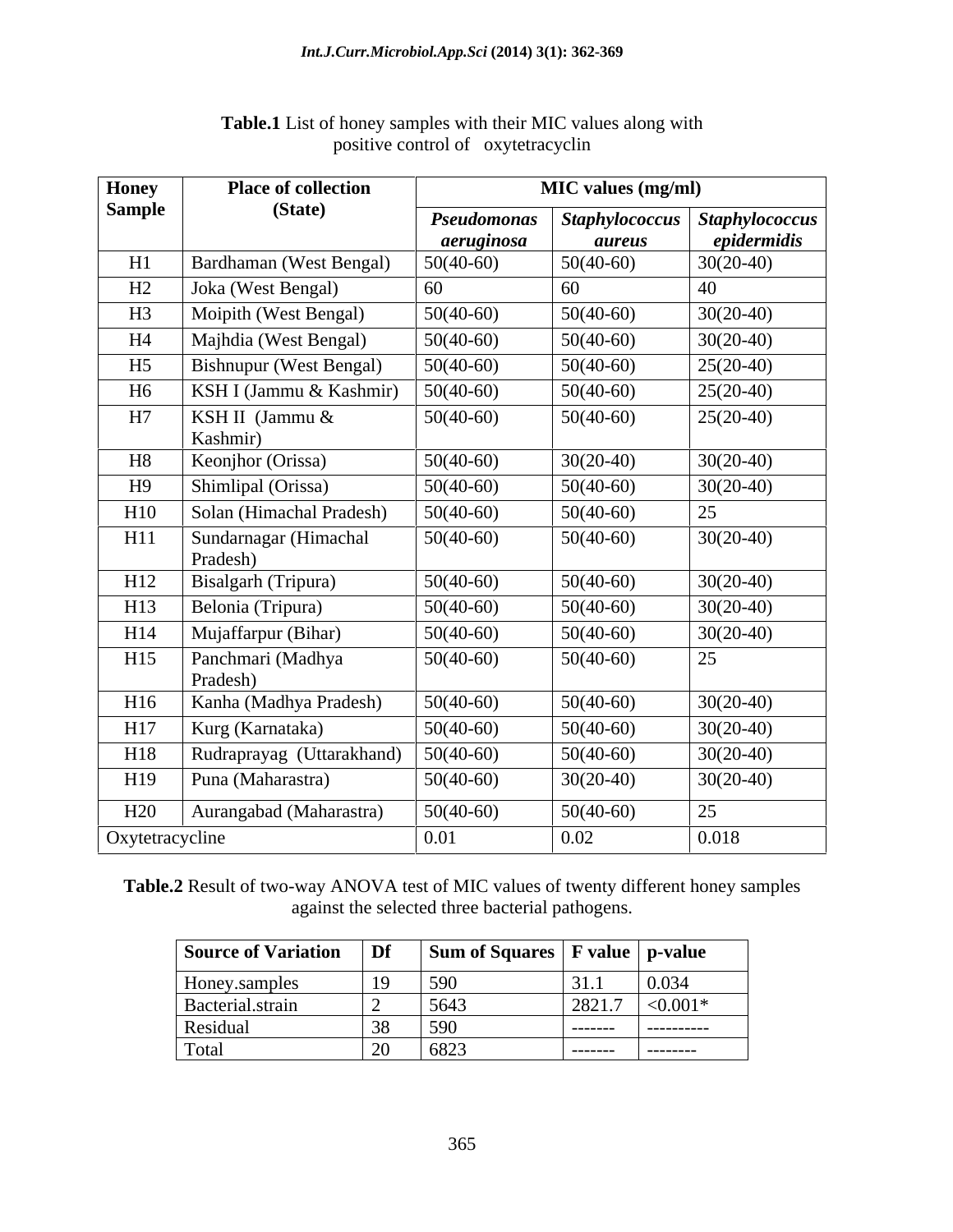**Figure.1** MIC values of twenty different honey samples against *Pseudomonas aeruginosa* MTCC 741, *Staphylococcus aureus* MTCC 96 and *Staphylococcus epidermidis* MTCC 3068.



**Figure.2** Effect of honey sample (KSH I, 40%) on CFU count of actively growing *Pseudomonas aeruginosa* MTCC 741

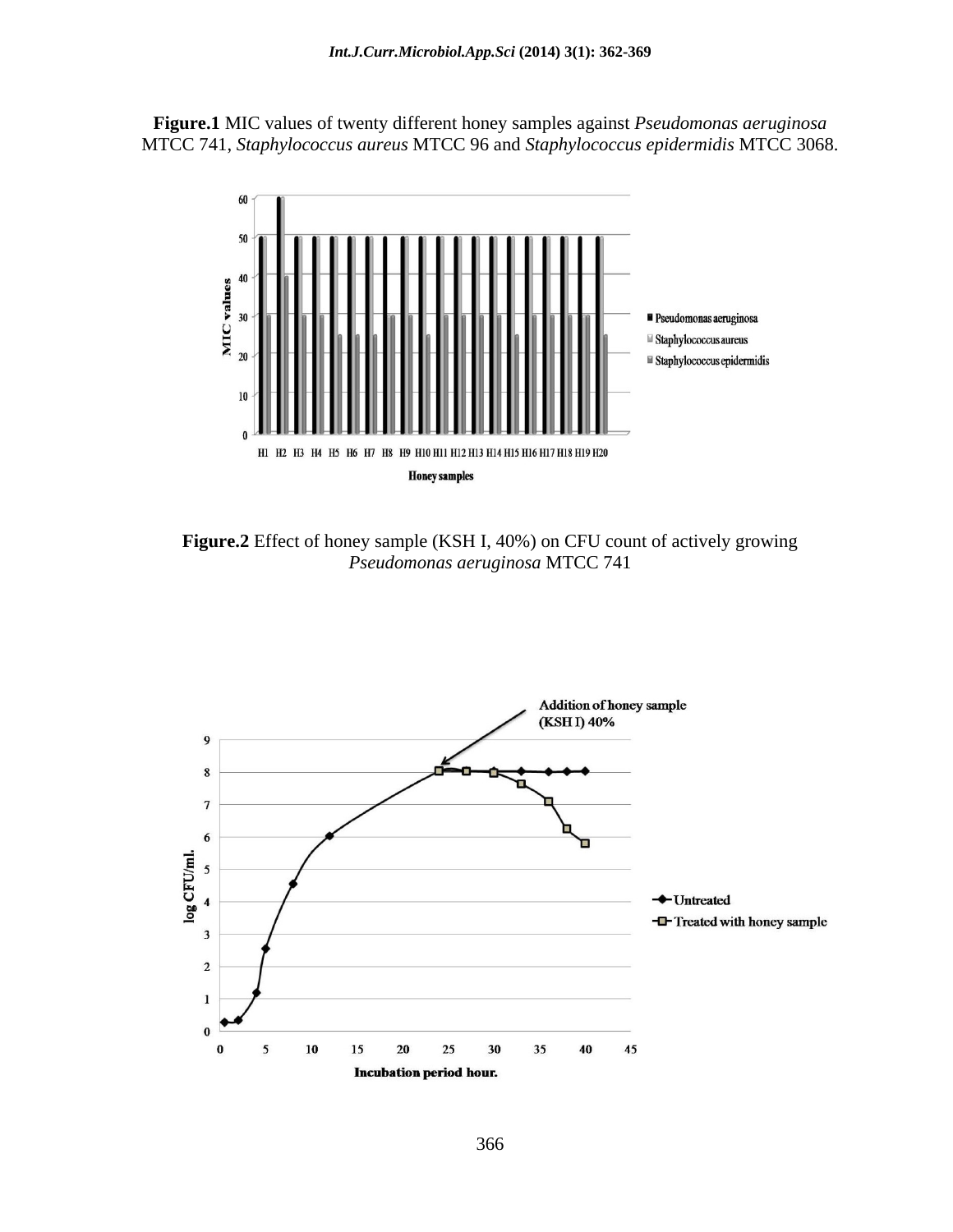

**Figure.3** Effect of honey sample (KSH I, 40%) on CFU count of actively growing *Staphylococcus epidermidis* MTCC 3068

**Figure.4** SEM photographs of *Pseudomonas aeruginosa* MTCC 741 and *Staphylococcus epidermidis* MTCC 3068 in untreated and treated condition with honey sample (KSH I, 40%).



Pseudomonas aeruginosa MTCC 741 untreated



Staphylococcus epidermidis MTCC 3068 untreated



Pseudomonas aeruginosa MTCC 741 treated with honey sample.



Staphylococcus epidermidis MTCC 3068 treated with honey sample.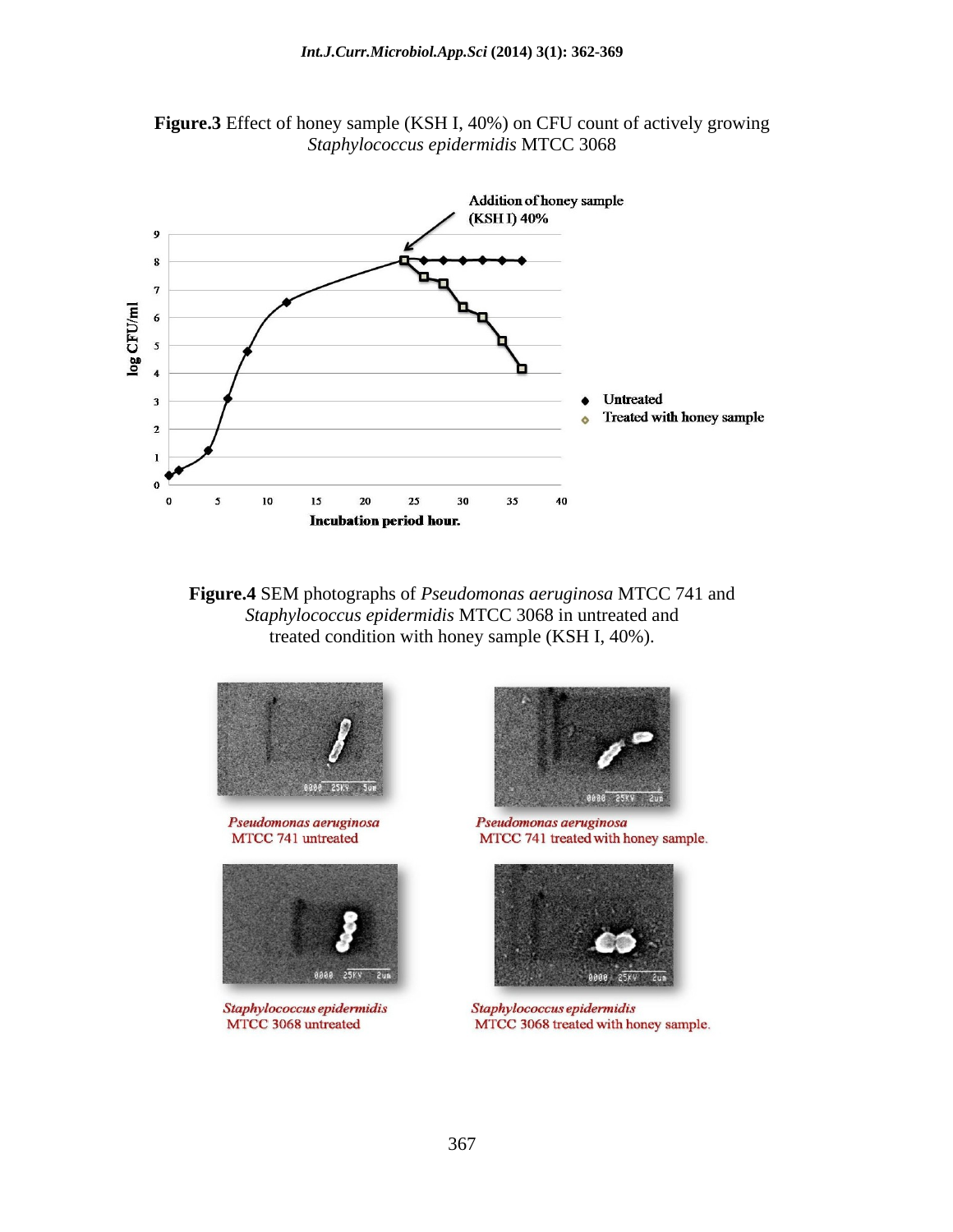for honey samples H8 and H19. On the On the other hand, in 0.005% significance samples H1, H3, H4, H8, H9, H11, H12, for H5, H6, H7, H10, H14 and H20 and honey samples in 0.001% significance *Staphylococcus aureus*, bacterial growth is increased in lower dilutions of honey like 20% or lower values. This might be

The growth kinetics of two test organisms different honey samples; rather they vary namely, *Pseudomonas aeruginosa* (Fig. 4) with different bacterial strains that have and *Staphylococcus epidermidis* (Fig. 5) been proven statistically. Bactericidal under treated and untreated conditions mode of action was confirmed with the were performed which clearly showed a series and also from SEM gradual decline in the number of CFU photographs. It can be concluded that the upon treatment of actively growing cultures, indicated a bactericidal mode of alternative medicine for different diseases action (Ray *et al*., 1999). caused by these organisms can enhance

The results of the SEM study (Fig. 6) showed the morphological changes of these two selected bacterial strains when treated with honey and with the untreated We are thankful to UGC for financial condition as well. The study suggested the support to the first author. We are also swelling and lyses of the bacterial cells thankful to Dr. Arindam Chakrabarty, upon exposure with honey. This indicates the effect of honey sample on direct cellular integrity of the bacterial cell. Similar action of compounds on bacterial References cells was also noticed in other bacteria

The result of two-way ANOVA (Table 2) Carcinoma of the Vulva. A New with the MIC values of the honey samples against these selected bacterial strains stated that there is an interspecific  $1037-1040$ . variation in 0.001% significance level

other hand, in *Staphylococcus epidermidis* level both inter and intraspecific variation the MIC value is 30% for the honey was found. Thus, it can be concluded that H13, H14, H16, H17, H18 and H19, 25% bacterial strains, but not with the different 40% for H2 (Table 1). It has been found level. However, in a broader aspect (at that in *Pseudomonas aeruginosa* and 0.005% significance level), there is a little was found. Thus, it can be concluded that MIC values varies with the 3 different bacterial strains, but not with the different honey samples in 0.001% significance variation of MIC values with different honey samples.

justified as because in lower dilutions, The study firmly supports the antibacterial honey may act as nutrient rather than property of the selected honey samples on inhibitory agent and enhances the bacterial the three bacterial strains responsible for growth. throat or skin infections. It also suggests for homey significance is so that the other hand, in 0.00% significance<br>for hand, in Mappy significance and the other hand, in 0.00% significance<br>member in the other hand, in the other hand, in case of the other hand, in that MIC values do not vary greatly with growth kinetics and also from SEM therapeutic usage of honey as an traditional remedies of health care option.

# **Acknowledgement**

thankful to Dr. Arindam Chakrabarty, Department of statistics, and Visva- Bharati for all the statistical analyses.

# **References**

- (Sawer *et al*., 2005). Cavanagh, D., Beazley, J. and Ostapowic, F. 1970. Radical Operation for Carcinoma of the Vulva. A New Approach to Wound Healing. J. Obstet.Gynaecol. Br. Cmwlth, 77: 1037-1040.
	- Chute, R. K., Deogade, N. G. and Kawale, M. 2010. Antimicrobial